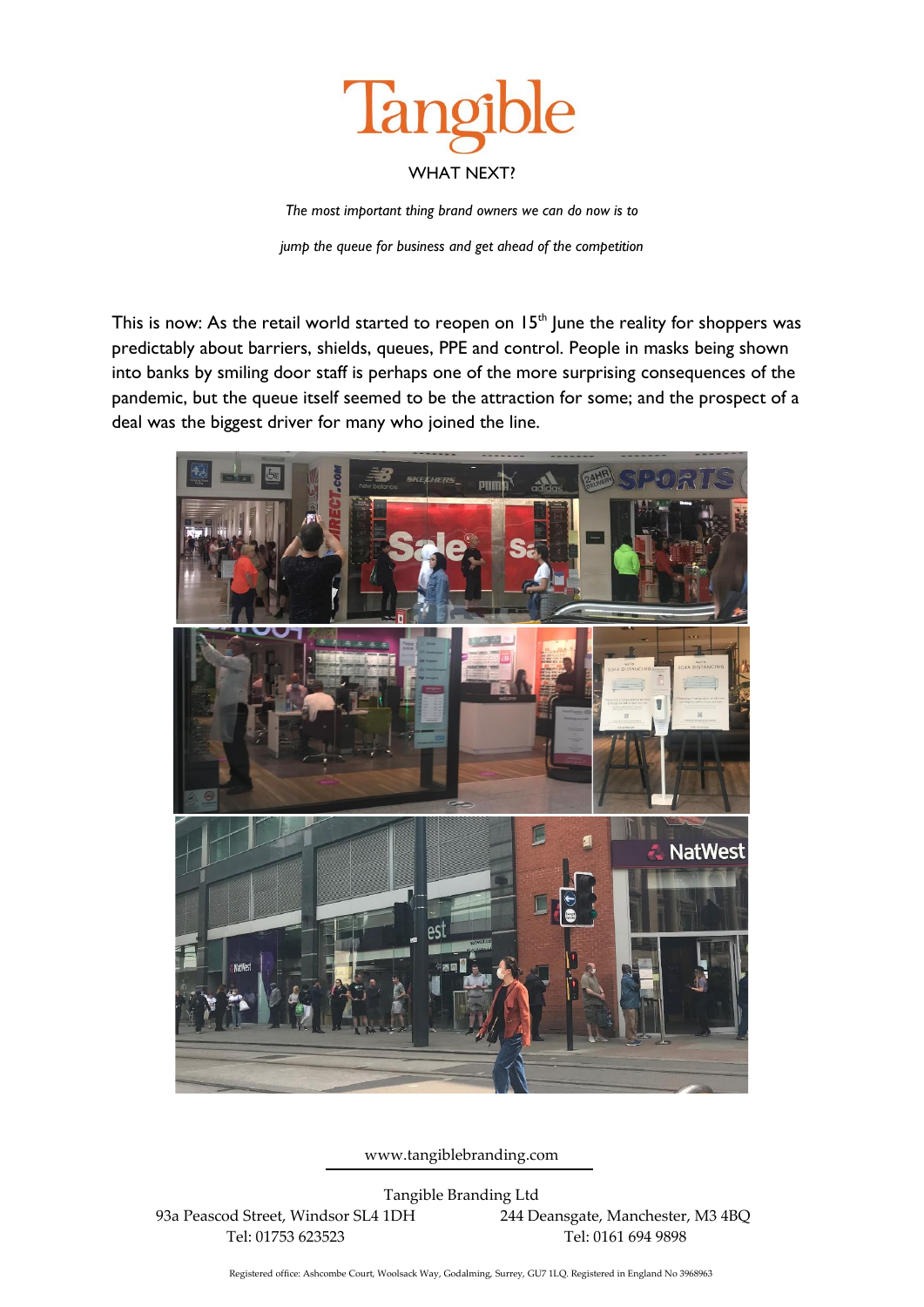

The biggest question now facing business and brand owners is WHAT NEXT?

There are two types of answer to what's next – you can be in the "let's wait and see" camp or take an alternative view and respond with "how about this?".

Whilst patience has its benefits, especially when queuing, this feels like a moment when waiting for business to come our way is less likely to be the best solution – making your own future is a better way of making it at least a little more predictable. Taking the initiative is a means of generating momentum rather than falling in step with a race to the bottom. Creating new solutions to consumer problems is the core of all successful marketing – it's a way of generating new business and being distinctive, memorable and more successful.

Focusing on consumer problems is the starting point and whilst there are short term gains to be made by overcoming current pains the bigger opportunities will be taken those who go deeper to understand the core needs that drive people's attitudes and the triggers that fire behaviour change.

Nielsen has recently provided a new and useful analysis of consumption dynamics [www.nielsen.com/us/en/insights/article/2020/recalibrated-consumption-dynamics](http://www.nielsen.com/us/en/insights/article/2020/recalibrated-consumption-dynamics-in-a-covid-19-altered-world)[in-a-covid-19-altered-world](http://www.nielsen.com/us/en/insights/article/2020/recalibrated-consumption-dynamics-in-a-covid-19-altered-world) which echo some of the observations in our own April 2020 review of the trends that are most likely to be accelerated in the immediate future which you can look at here :<http://tangiblebranding.com/covid-19-post-crisis-planning/>